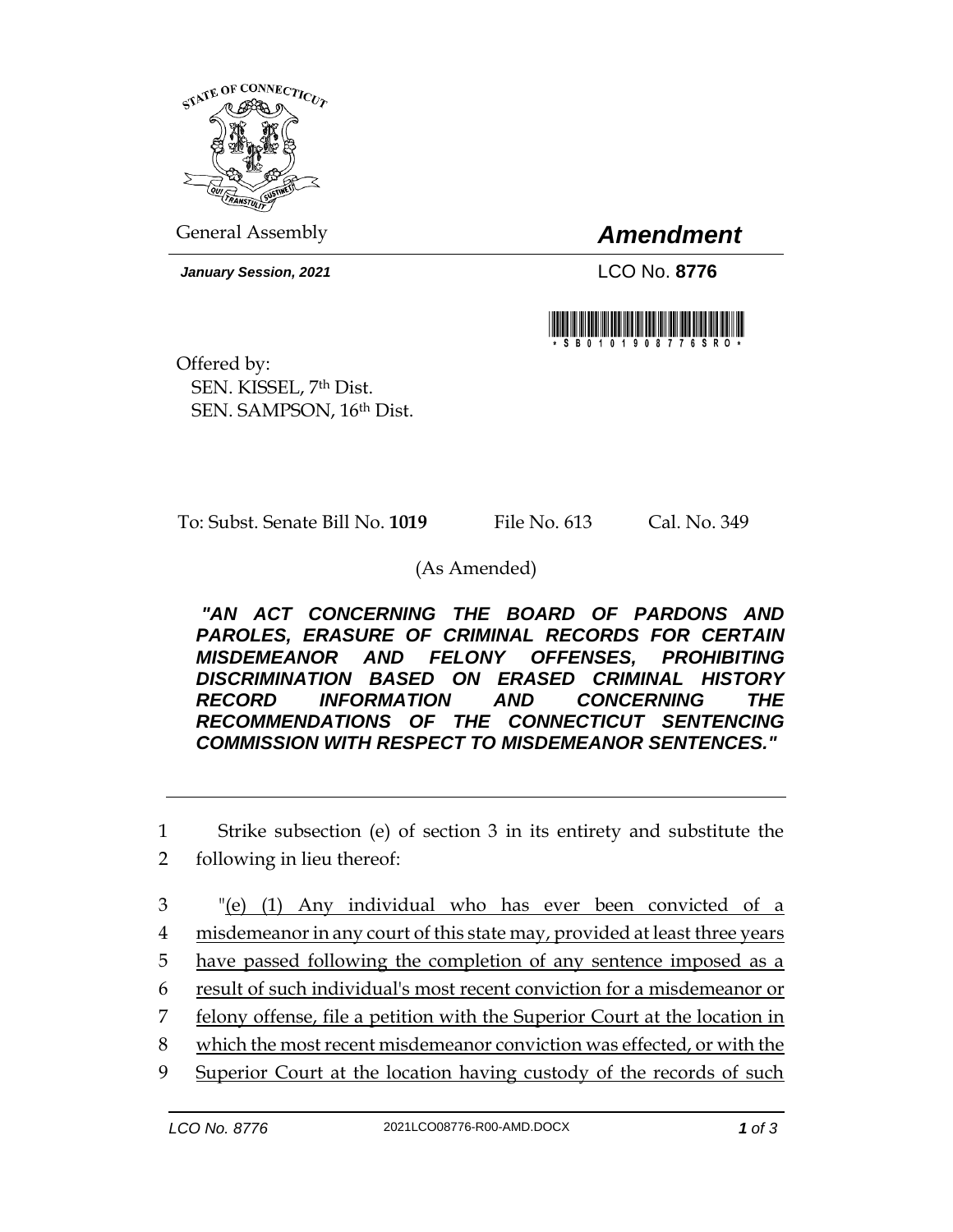| 10       | conviction or if such conviction was in the Court of Common Pleas,                                                                      |
|----------|-----------------------------------------------------------------------------------------------------------------------------------------|
| 11       | Circuit Court, municipal court or by a trial justice court, in the Superior                                                             |
| 12       | Court where venue would exist for criminal prosecution, for an order of                                                                 |
| 13       | erasure, and if such petition is in order, the Superior Court shall issue                                                               |
| 14       | such order of erasure and direct all police and court records and records                                                               |
| 15       | of the state's or prosecuting attorney pertaining to each such                                                                          |
| 16       | misdemeanor offense, except for a violation of section 53a-181d, any                                                                    |
| 17       | misdemeanor that is a family violence crime, as defined in section 46b-                                                                 |
| 18       | 38a, or that is a nonviolent sexual offense or a sexually violent offense,                                                              |
| 19       | each as defined in section 54-250, or a violation of section 14-227a, 14-                                                               |
| 20       | 227m or 14-227n, to be erased.                                                                                                          |
| 21       | (A) Notice of the erasure shall immediately be sent to all persons,                                                                     |
| 22       | agencies, officials or institutions known to have information pertaining                                                                |
| 23       | to the criminal history record information. Reasonable efforts shall be                                                                 |
| 24       | made to send notice of the erasure to the individual whose records have                                                                 |
| 25       | been erased not later than thirty calendar days after such erasure;                                                                     |
| 26       | (B) If an individual has been convicted of an offense in any court in                                                                   |
| 27       | this state and such offense has been decriminalized subsequent to the                                                                   |
| 28       | date of such conviction, such conviction shall not be considered when                                                                   |
| 29       |                                                                                                                                         |
|          |                                                                                                                                         |
| 30       | evaluating such individual's criminal history record information for the<br>purposes of this subsection; and                            |
|          |                                                                                                                                         |
| 31<br>32 | (C) Erasure under this subsection shall not occur in the case of any                                                                    |
| 33       | individual who has pending charges or an open criminal case in any<br>jurisdiction.                                                     |
| 34       |                                                                                                                                         |
| 35       | (2) If a person has been convicted of a violation of subsection (c) of                                                                  |
| 36       | section 21a-279 prior to October 1, 2015, such conviction shall not be<br>considered as a most recent offense when evaluating whether a |
| 37       |                                                                                                                                         |
| 38       | sufficient period of time has elapsed for an offense to qualify for erasure<br>pursuant to this subsection.                             |
| 39       | (3) Nothing in this subsection shall limit any other procedure for                                                                      |

41 142g, as amended by this act, or prohibit a person from participating in